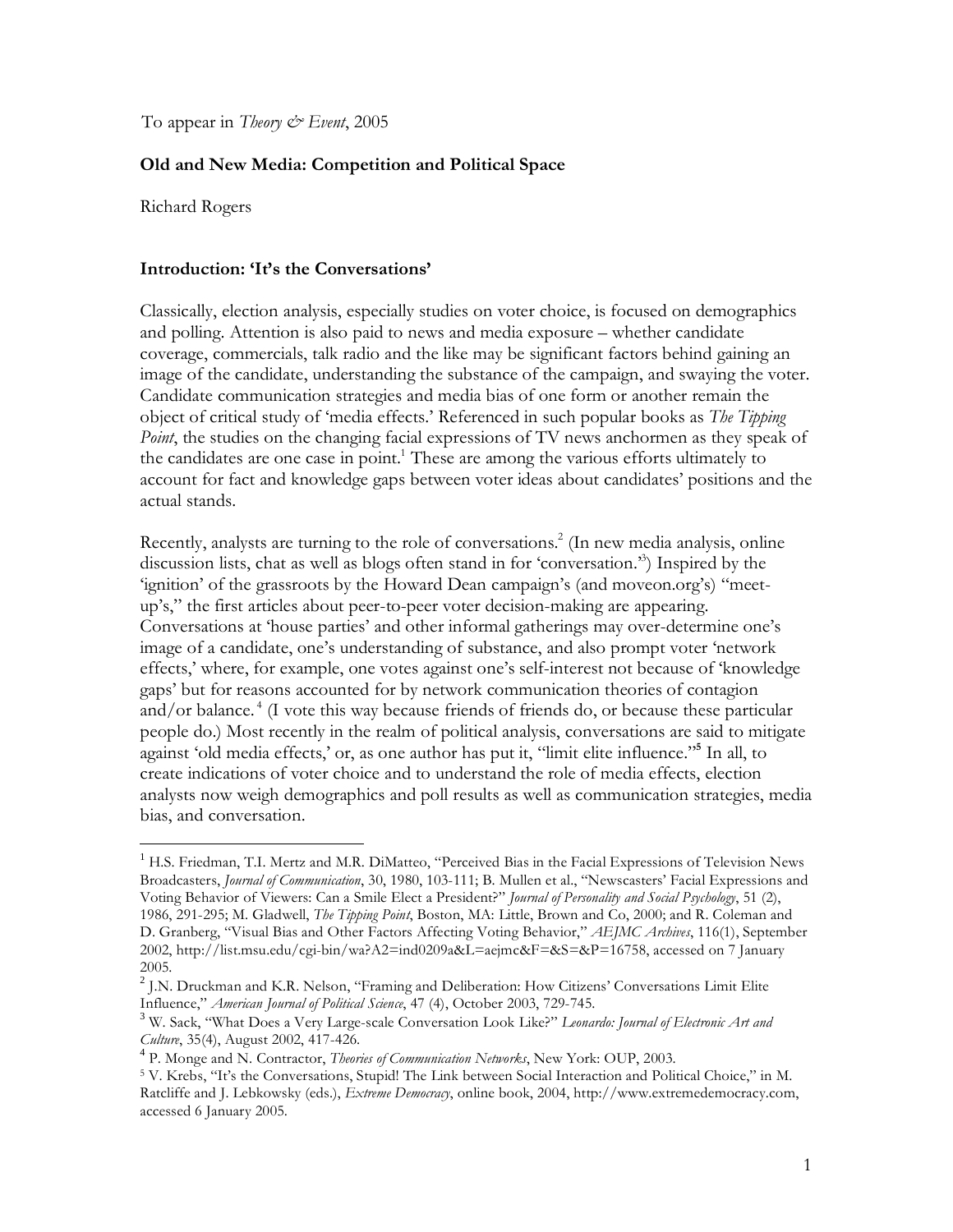The Dean campaign both used new media and appeared to work with a set of new mediastyle assumptions, more in the vein of an NGO than a governor's office scripting events for journalists (though that was taking place, too). Taking into account the role of raising funds on the campaign Web site; of volunteer bloggers keeping a running record of the campaign at blog.deanforamerica.com; of newsletter emailing; of tell a friend software use; of textmessaging alerts; of Dean Internet TV; of concerted chat room, message board, and newsgroup participation; and of dean2004.meetup.com in organizing campaign workers, finding hosts and guests for house parties, and eventually (and rather hopefully) building voter bases and swaying other voters through social network effects, the general feature of the Dean campaign may have been its new media style, one based more on 'info-sharing' and 'personalization' than on a proverbially message-disciplined culture, run centrally and perceptibly by such single communications strategy figures like a Dick Morris or a Karl Rove (though there was some of that, too, in the form of Joe Trippi).6 The Dean campaign may be held up as an effort that paid considerable attention to not old but new media effects.

The Dean campaign had its headquarters in Burlington, Vermont, which coordinated the official content and event scheduling. But their method, to a degree, approached new mediastyle franchising, which typically encourages the rise of decentralized, network-based groups, which fill in 'the content' within the formats afforded by the new media 'tools.' It is a model of practice, whereby once the kit is available, one can start one's own network node, create and release one's own content, and share one's own innovations with the network. Dean's campaign did not quite go as far as that. But supporters' event and independent content creation were recognized by the campaign. There were open databases of house parties and supporters to meet socially, without a script. There were independent student Websites and listservs, receiving links from the official Dean site. And there were Dean Team Leader pages on the main campaign site, with personalized content (and the meter showing the leader's progress in meeting a fund-raising commitment).

Dean's campaign was peculiar. To new media analyst, Clay Shirky, the Dean campaign used social software 'organically,' Kerry's and Clark's less so, belatedly and more leadenly.<sup>7</sup> The approach to organizing is described in a December 2003 *Washington Post* article.

Debbye Butler, one of the early volunteers for the New Hampshire campaign: "It's empowering, how decentralized the campaign is. Usually you walk into the campaign office and they say, 'Come on Tuesday. We need someone to make phone calls,' or 'We need someone to foot-canvass.' Here you walk in and they say, 'What do you want to do? What do you think will work in your ward?' You get engaged, you feel ownership over the campaign. You feel like you're a part of it because you are a part of it." $8$ 

 $\overline{a}$ 

<sup>6</sup> J. Hall, "Coverage of George W. Bush," *The Harvard International Journal of Press/Politics*, 8(2), April 2003, 115- 120.

<sup>7</sup> Clay Shirky, "Exiting Deanspace," *Corante Many 2 Many*, Group Weblog, 3 February 2004,

http://www.corante.com/many/archives/2004/02/03/exiting\_deanspace.php.

<sup>8</sup> *Washington Post*, 9 December 2003, http://www.washingtonpost.com/ac2/wp-dyn/A47440-2003Dec8.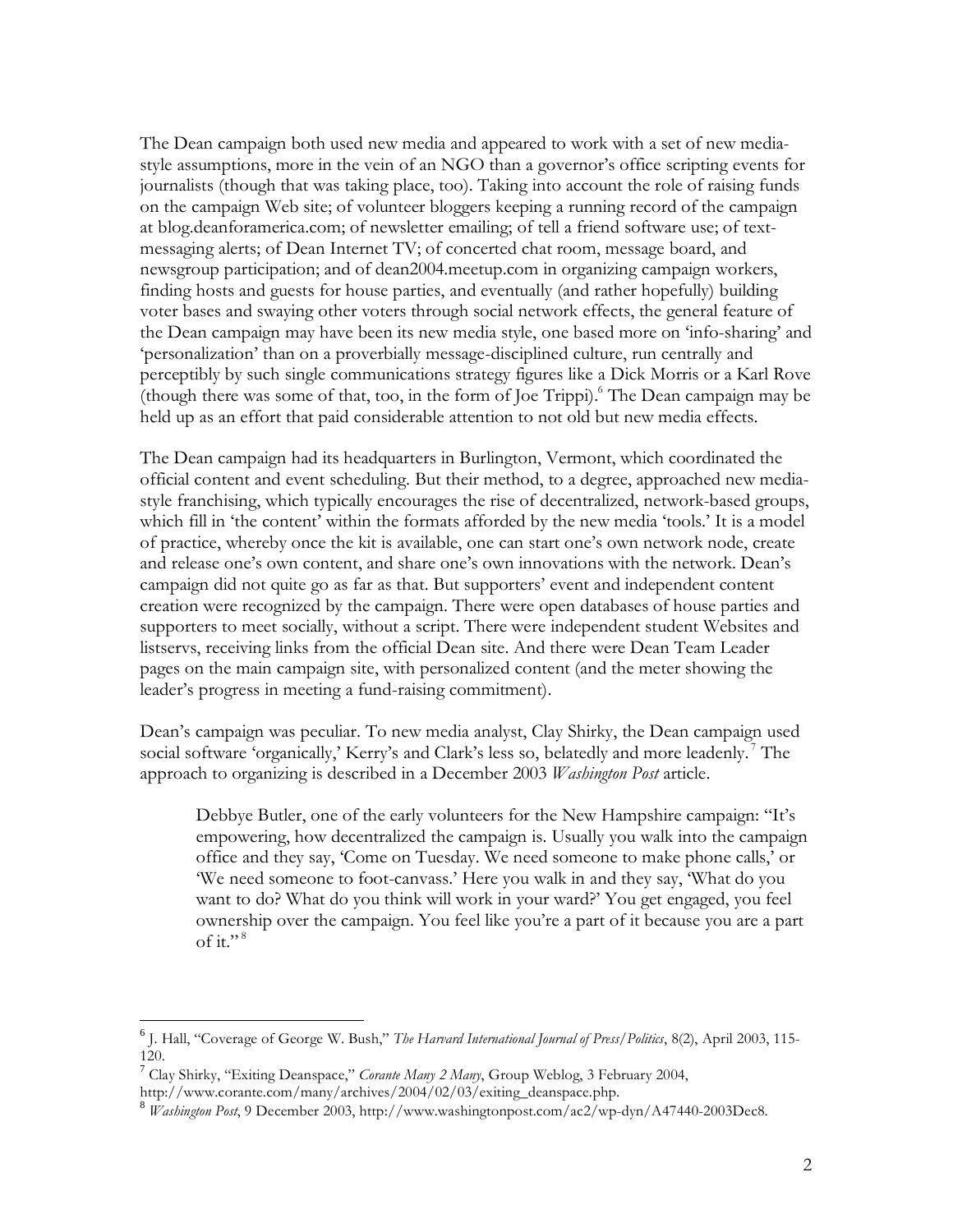The same article also alludes to the difference between scripting, and the more open-ended conversation format, where beneficial network effects are assumed.

"We build on the assumption that each individual matters," says Karen Hicks, the campaign's state director. "We want to learn as much as possible about each person's experience, their story, their values and their social connections because these things become the campaign -- they are the campaign."<sup>9</sup>

Personalized messages are delivered socially, ideally by someone you know, if, indeed, there are any messages at all. The intriguing assumptions made by the Dean campaign are that the message is your own (not headquarters'), that you choose how to be involved (as opposed to volunteering for pre-set jobs – though there were plenty of those), and that conversation and social network effects would supplant old media effects. Although it is easy to overemphasize the new media – the social software and Web-based technology - one point to be made is that the Dean campaign rested on new media-style assumptions, based less on the concerted repetition of talking points to broadcast media, than on the tools that would customize staff and voter participation and contribution. In some sense, their 'preferences' were taken into account, if the software analogies should be pushed that far. Most importantly, the campaign assumed that a Dean 'voter network' would grow through toolenabled socializing; the other campaigns, more likely than not, were still employing the outdated candidate as product model, where the most important medium is TV, not the Internet.

# **Media Contests**

 $\overline{a}$ 

The Dean campaign should be sited in a media contest, where new media lost, unexpectedly. Compare the thoughts of *Vote.com* author Dick Morris in August 2003 with those of one blogger, recounting a speech he made at the ConConUk technology and politics gathering (in February 2004). Both phrase the campaign in terms of a media contest. Dick Morris wrote:

The larger message of the Dean candidacy is that the era of TV-dominated politics is coming to a close after 30 years. With dwindling audiences and an increasingly sophisticated electorate, the 30-second ad and the seven-second sound bite are losing their power to control the political dialogue.<sup>10</sup>

And the blogger, after Dean's campaign collapsed:

The ability of tight, focused political messages carried via mass media to deliver votes does not seem to be threatened by the net in any meaningful way at this time. I'd love to see any evidence to contradict this. I want to believe that TV can be bypassed....<sup>11</sup>

<sup>9</sup> *Washington Post*, 9 December 2003, http://www.washingtonpost.com/ac2/wp-dyn/A47440-2003Dec8. <sup>10</sup> Dick Morris, "Dean's Internet Revolution," *Frontpagemag.com*, 6 August 2003,

http://www.frontpagemagazine.com/Articles/ReadArticle.asp?ID=9252.

<sup>&</sup>lt;sup>11</sup> Steiny, "CONCONUK Speech," 24 February 2004,

http://radish.hosted.doosh.net/steiny/mt/archives/000032.html.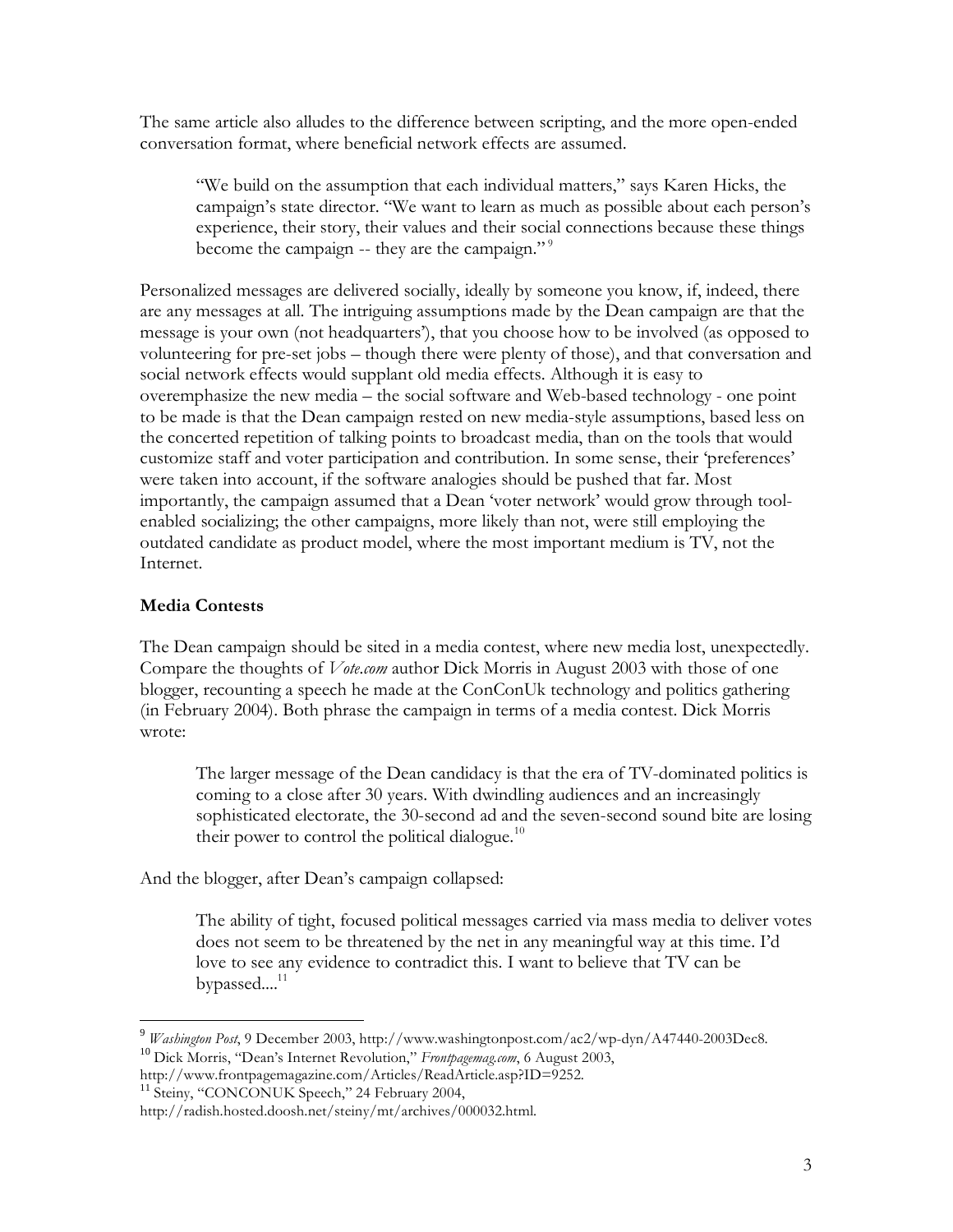At stake in the Dean campaign was bypassing broadcast TV as well as other old media. (The Dean site, unlike, for example, georgewbush.com, never provided tips for calling in on talk radio or providing text that could be pasted into letters to the editors of local newspapers. See table one.) Given the collapse of Dean's candidacy following the repeated televising of his scream after the Iowa caucuses, there is a certain poignancy to any campaign's efforts to create and position itself within a new, alternative, non-televisual political space, however much 'new media' music samplers and photoshoppers participated in the ridicule.

**Table 1**: Online newspapers publishing georgewbush.com's AstroTurf letter to the editor, containing the text, "This issue is just one more example of how our President is providing the courageous leadership America needs." Source: Google, 8 January 2005.

*Pittsburgh Tribune Review*  Pittsburgh, PA Sep 9 2003

*Naples Daily News*  Naples, FL Sep 10 2003

*The City Newspaper*  Nashville, TN Sep 12 2003

*Contra Costa Times*  Walnut Creek, CA Sep 19 2003

*Courier Journal*  Florence, AL Oct 1 2003

*Santa Monica Mirror*  Santa Monica, CA Oct 29 2003

*The Post and Courier*  Charleston, SC Nov 12 2003

*The Valley News*  Fulton, NY Nov 15 2003

*Northern Colorado Courier*  Fort Collins, CO Dec 2 2003

*Tuscaloosa News*  Tuscaloosa, AL Jan 21 2004

*The Sun-Times*  Heber Springs, AR Feb 24 2004

*The Daily Reflector*  Greenville, NC Feb 27 2004

*Rhino Times*  Greensboro, NC Feb 26 2004

*North County Times* and The Californian San Diego, CA Feb 29 2004

*Journal Times Online*  Racine, WI Feb 29 2004

*The Daily News*  Longview, WA Mar 1 2004

*Corpus Christi Caller-Times*  Corpus Christi, TX Mar 3 2004

*Marshfield News Hera*ld Marshfield, WI Mar 6 2004

*Inland Valley Daily Bulletin*  Ontario, CA 9 Mar 2004

*Times Recorder*  Zanesville, OH Mar 10 2004

*Villager Journal*  Sharp County, AR Mar 10 2004

*Urban Tulsa Weekly*  Tulsa, OK Mar 11 2004

*Colorado Springs Independent*  Colorado Springs, CO Mar 11 2004

*Chapel Hill News*  Chapel Hill, NC Mar 12 2004

*The Herald-Star*  Steubenville, OH Mar 13 2004

*The Pueblo Chieftan*  Pueblo, CO Mar 14 2004

*Cibola County Beacon*  Grants, NM Mar 23 2004

*Western Queens Gazette*  Queens, NY 24 Mar 2004

*The Tribune*  San Luis Obispo, CA Mar 25 2004

*The Union-Recorder*  Milledgeville, GA Mar 29 2004

*Williston Pioneer Sun News*  Williston, FL Apr 7 2004

*La Crosse Tribune*  La Crosse, WI Apr 21 2004

*Hattiesburg American*  Hattiesburg, MS Apr 24 2004

*Manitowoc Herald Times Reporter*  Manitowoc, WI Apr 28 2004

*The Shawnee News-Star*  Shawnee, OK May 15 2004

*Salt Lake City Weekly*  Salt Lake City, UT May 20 2004

*Free Times*  Columbia, S.C. Jul 14 2004

*Bowling Green Daily News*  Bowling Green, KY Aug 6 2004

*The Voice of Buffalo*  Buffalo, NY Summer 2004

*Rockbridge Weekly*  Lexington, VA 2004 (no specified date)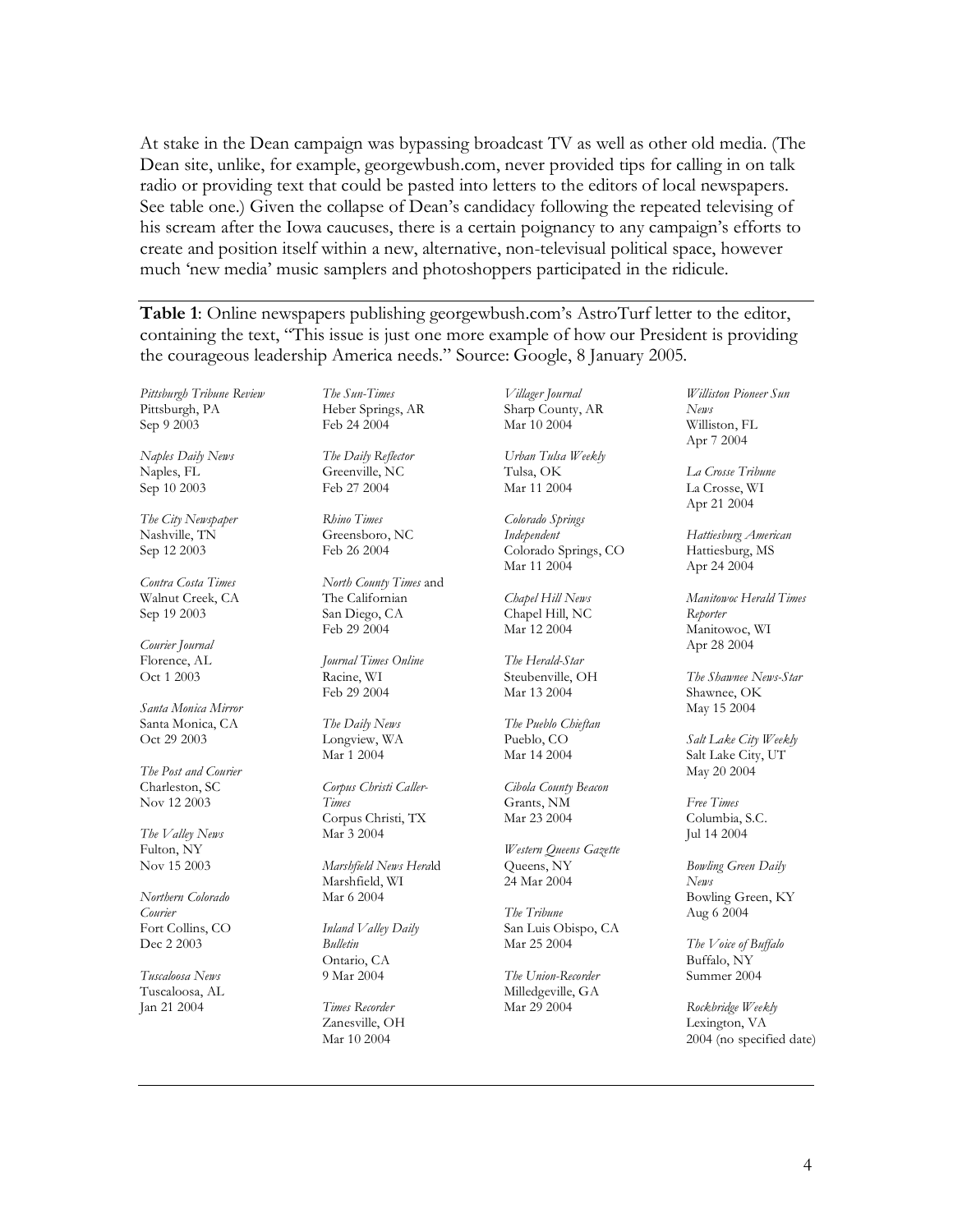Crucially, there was another, larger media contest (running parallel with the campaigns) that played out daily in the blogsphere. A particular portion of the blogsphere - a dominant, political sub-sphere $^{12}$  - relied on different assumptions about the importance of old media. While the Dean campaign was striving to increase its voter base with software-enabled socializing and the development of formats for potential voters to feel more comfortable about what in the end is candidate selection, the blogsphere was seeking, not so much to bypass, but to consistently penetrate 'mainstream media.' The Dean campaign wanted out (so to speak), in a kind of 'we, the media' approach (to use the title of Dan Gillmor's popular book). The blogsphere wanted in, under the assumption that the mainstream media were far more significant than house parties, tell-a-friend, and political Flash movies.

Perhaps surprisingly, the political blogsphere employed old media assumptions, purposively following the news, critiquing the coverage, pointing to any and all recognition by the news of the blogsphere's revelations as well as attributions of revelations. (Some received press accreditation for major campaign events such as the national party conventions.) Regularly the blogsphere either lamented not having enough evidence to make it in mainstream media, or complained about being ignored when they did (as in, for example, the famous bulge appearing under Bush's jacket during his first debate with Senator John Kerry). The relationship between the blogsphere and the mainstream media I am describing is not at all unusual. To gain a sense of the blogsphere's treatment and discussion of the "mainstream media" along the lines above, query any blog engine for the term, and analyze key words in context. MSM or m.s.m., the short-hand, may be the more telling query.

To argue that one significant role of the political blogsphere in the U.S. elections was to maintain assumptions about the importance of old media as a space of politics and further a change theory based on exposure to mass media as opposed to growth of social networks is also to say that the two new media environments (Dean campaign and the political blogsphere) have swapped places. In some sense, the Dean campaign had become increasingly independent new media, and the blogs had become increasingly dependent on old media. The switch is all the more striking for one normally would think of the blogsphere as a competitor to mainstream media, with an epistemological culture distinct from that of older media forms.

As bloggers research the digitized media for evidence (e.g., about the Bush bulge), finding pictures new and old of bulges (and discover White House 'site scrubbing' of pictures and videos along the way) - and once what the blogsphere has dug up is generally 'known' (and stored in individual site archives as well as in dedicated repositories as bushwired.blogspot.com, bushiswired.com (now up for sale) and isbushwired.com (posting stopped on 7 November 2004)) - it is often talked about as blogsphere knowledge. Not having heard of the bulge is one thing, but if one equates the blogsphere with ideas like a bulging defibrillator (and 'supporting evidence' such as Bush's postponement of his annual

 $\overline{a}$ 

<sup>&</sup>lt;sup>12</sup> Analysis of the dominant political blogsphere could be accomplished through link and textual analysis. For a longer discussion, see R. Rogers, "Poignancy in the U.S. political blogsphere," *Aslib Proceedings*, forthcoming. Common understandings of the dominant political blogsphere, gained from bloggers as well as blog engines' rankings, begin with the daily kos and atrios (on the left) and instapundit and sullivan (on the right), which are the four political bloggers in Technorati's top 15. Common Dreams, the NGO news filter, rounds out the 15; little green footballs comes in at 20, and wonkette at 30.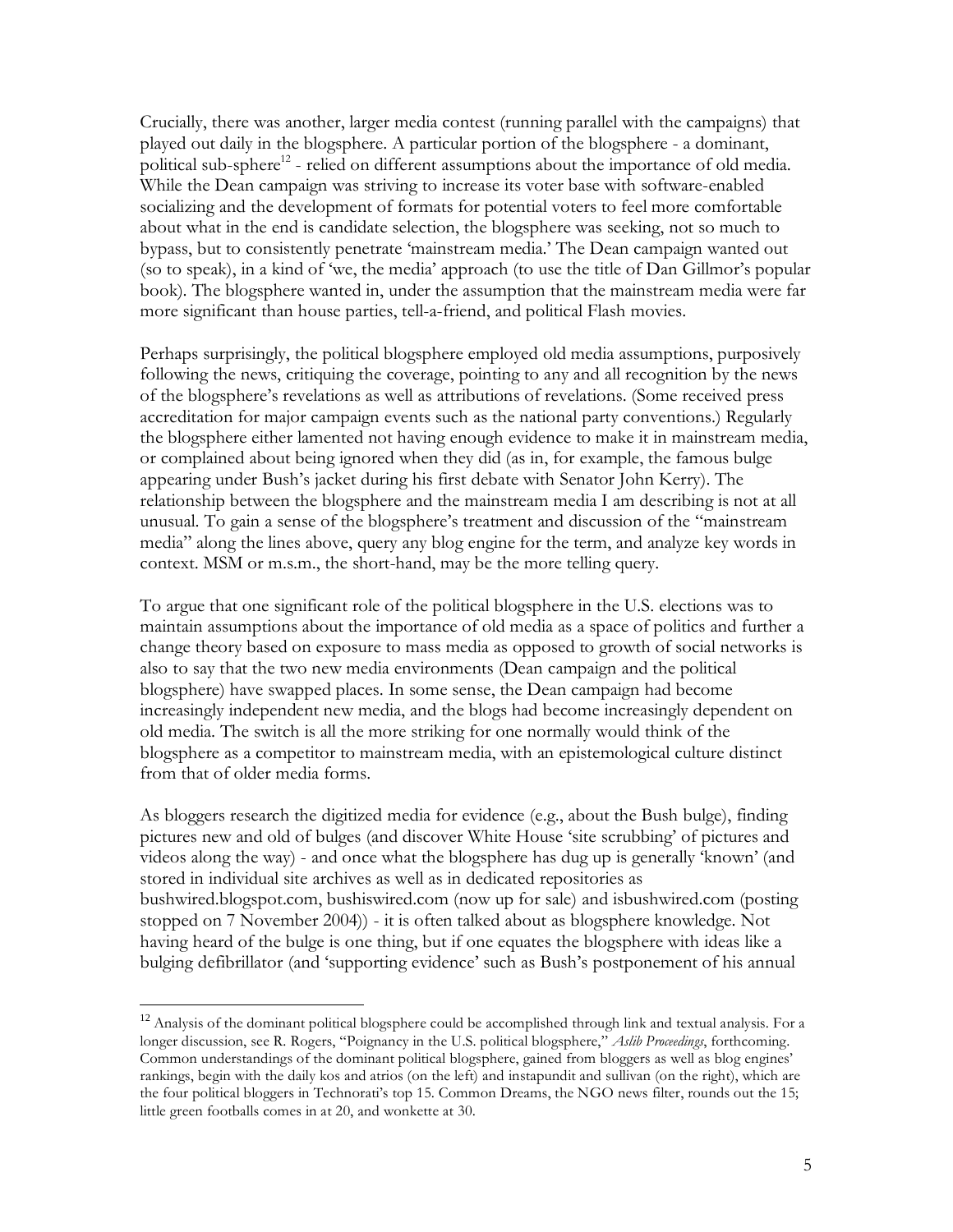physical examination until after the elections), then one could be accused by that sphere of not understanding its epistemic culture. That George W. Bush had spittle beneath his lower lip for a portion of the second debate may not mean that the bulge visible beneath his jacket in the first debate is a defibrillator. The blogsphere had 'gone there' briefly, but returned to the theory that Bush had an earpiece and a bulging receiver, and was being prompted to say particular things by a coach. That would explain his sudden "Let me finish!" utterance in the first debate, when no one had interrupted him and his time had not nearly expired. The defibrillator theory has been off the table for months! The enhanced photographs of Bush's back during the first debate made by the NASA scientist pretty much settled it. To the blogsphere, mainstream media were too scared to run the story, even though the credible evidence is there (as opposed to being 'out there' somewhere).

David Lindorff, the author of the most recent piece concerning the relationship between mainstream media coverage and the blogsphere's evidence, introduces the vetted view of the bulge, two typical relationships between old media and the blogsphere, one normal route from blogsphere to mainstream media (Salon.com) as well as the latest in the revelatory. A seminal blogger in the Bush bulge story points to how well-known Lindorff's piece is, in the political blogsphere.

### David Lindorff:

Almost as astonishing as the likelihood that President Bush cheated and wore a device - most likely a wireless magnetic induction hearing device - during his three presidential debate appearances - and definitely lied about what was under his jacket - is the fact that the nation's two leading newspapers, the *New York Times* and the *Washington Post*, had the story but failed to report it in any serious way.

While both papers did mention the issue once it had appeared in Salon.com, both, along with the rest of the mainstream media, also treated it as a joke, an "internet conspiracy," which was the line put out by the White House and Bush/Cheney campaign in an intense campaign designed to keep the potentially explosive story from going anywhere.

Now, in an article in Extra!, the media criticism journal published by Fairness and Accuracy in Reporting, the inside story of the killing by senior editors of this important story about presidential cheating is exposed....<sup>13</sup>

#### Joseph Cannon:

 $\overline{a}$ 

There's little point in my directing your attention to a story that Buzzflash has pushed so heavily, since nearly everyone reading these words also reads that site. But just in case you missed it, David Lindorff has THE last word on the bulge, and how it might have changed the election.<sup>14</sup>

During the elections, unusually, the mainstream, instead of being a separate sphere, was being critiqued for their refusal to accept blog knowledge as a primary source. Blogs had

<sup>&</sup>lt;sup>13</sup> David Lindorff, "How the New York Times Killed the Bush Bulge Story," counterpunch.org, posted 5 February 2005.

<sup>&</sup>lt;sup>14</sup> Joseph Cannon, "Bulge," cannonfire.blogspot.com, posted 5 February 2005.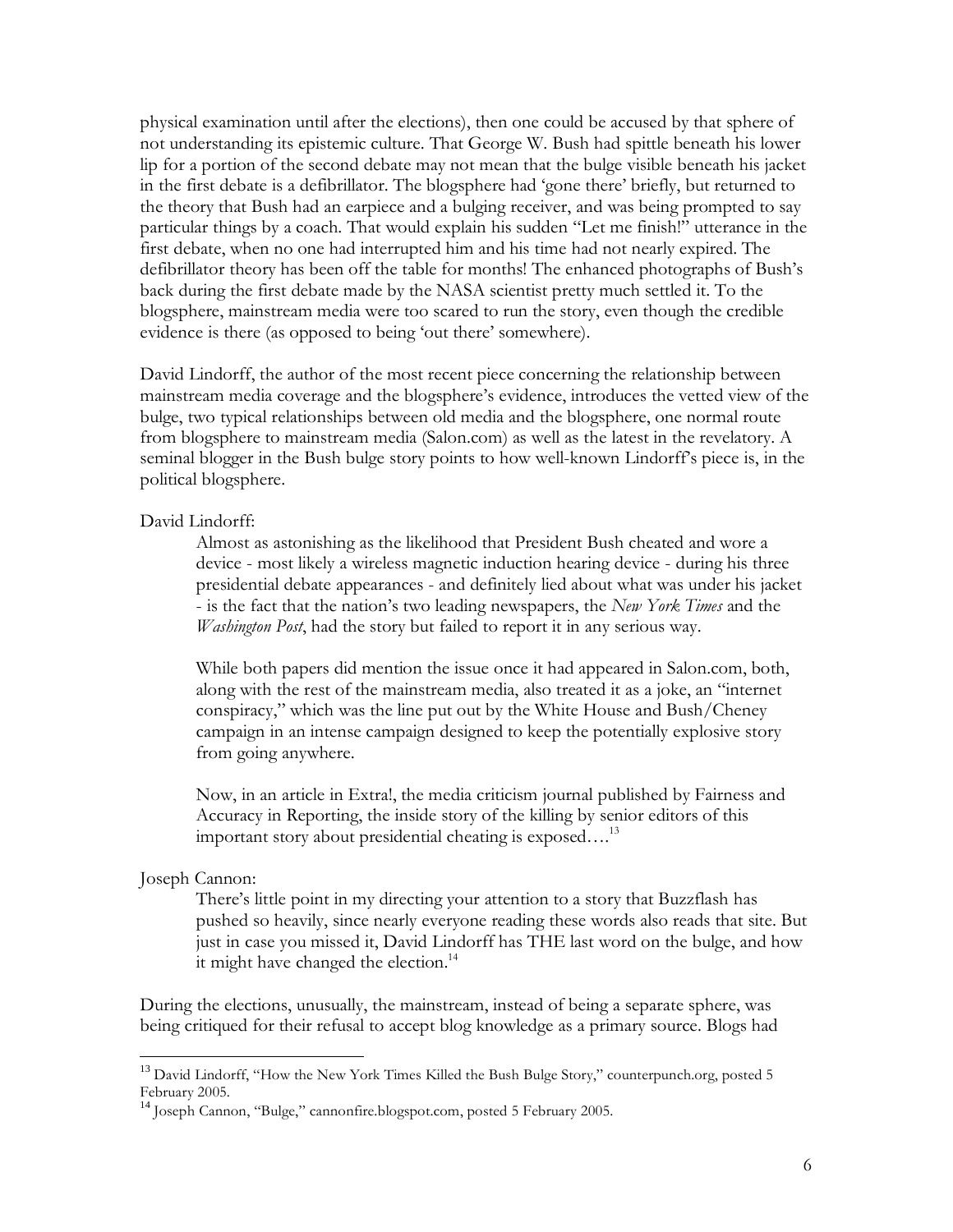been commentators. In the election period, blogsphere success, it could be said, was booked only by old media confirmation. One read the news not only to comment upon it, but also to see which stories have made it to that sphere, as opposed to being only in the blogsphere. During the campaign, especially, it appeared the blogsphere could not do without news – something that is recognizable if we look at the blogsphere's celebrated cases. Did the (rightwing) blogsphere take down the CBS news anchorman and certain managers and editors around him (over the fake memo showing George Bush's absence from the national guard)? Mainstream reporting of the blogsphere appears more crucial.

In any case, previously, the blogsphere was viewed less as primary source than as an information recommendation culture of great interest to readers. Once aggregated by engines such as technorati, blogpulse and waypath, or projects such as allconsuming, the blogsphere became a new kind of collective, aggregated source - one freed from the 'tyranny of (old media) editors,' to put it one way, or one that had its own elitism. It competed with old media's vetting practices that would result in picks recommended by virtue of review (positive or negative) in the feuillton. It competed with the weekly reviews, where particular news stories of the past week are highlighted; the blogsphere had its own news story picks (with a far shorter refresh schedule than old media), and those recommended were the ones most discussed as opposed to the ones published by given reputable authorities, and tipped for prizes, for example. The blogsphere told of different books, different news stories and other kinds of recommended reading than the old media, although such impression has yet to be researched.

A second contribution of the blogsphere, apart from a recommendation culture (largely derived from engine-makers' recognition of its 'filter' genre as opposed to its journal, notebook and other types), is a contribution to politics different than the one that takes the detour via the news. With regard to the political contribution of the blogsphere, elsewhere I have argued that it provides a particularly poignancy to social issues, distinct from the news.15 The poignancy, it was found in a small case study on a mini-blogsphere's substantive contribution to the debate surrounding the FCC's proposed relaxation of media concentration rules, derived from the terms significantly associated with the issue in a miniblogsphere and a mini-news sphere (i.e., those blogs and those news outlets doing the issue).<sup>16</sup> Where news offered procedural terms, blogs offered Oprah Winfrey and Howard Stern, figures held up as indecent in letters of complaint to the FCC. Whilst news seemingly would not make such a leap of reasoning, to blogs, perhaps, media concentration ultimately would take them off the air.

The question to be asked now, however, is what an event gains by taking the detour to the blogsphere, as opposed to moving straight to the news. For the debate on the floor of the House of Representatives on the certification of the Electoral College vote, the blogsphere was used as a tainting mechanism for otherwise well-documented findings (in the Conyer report) made with and without the blogsphere. Must the blog stories make the mainstream

<sup>&</sup>lt;sup>15</sup> R. Rogers, "Poignancy in the U.S. political blogsphere," Aslib Proceedings, forthcoming.

<sup>&</sup>lt;sup>16</sup> The notion of a mini-blogsphere additionally rests on the extent to which the set of blogs doing an issue are interconnected by links and/or by textual referencing. Blogs also make be 'connected' together through common references to a third party, e.g., all blogs linking to or referencing a particular piece in the *New York Times*.